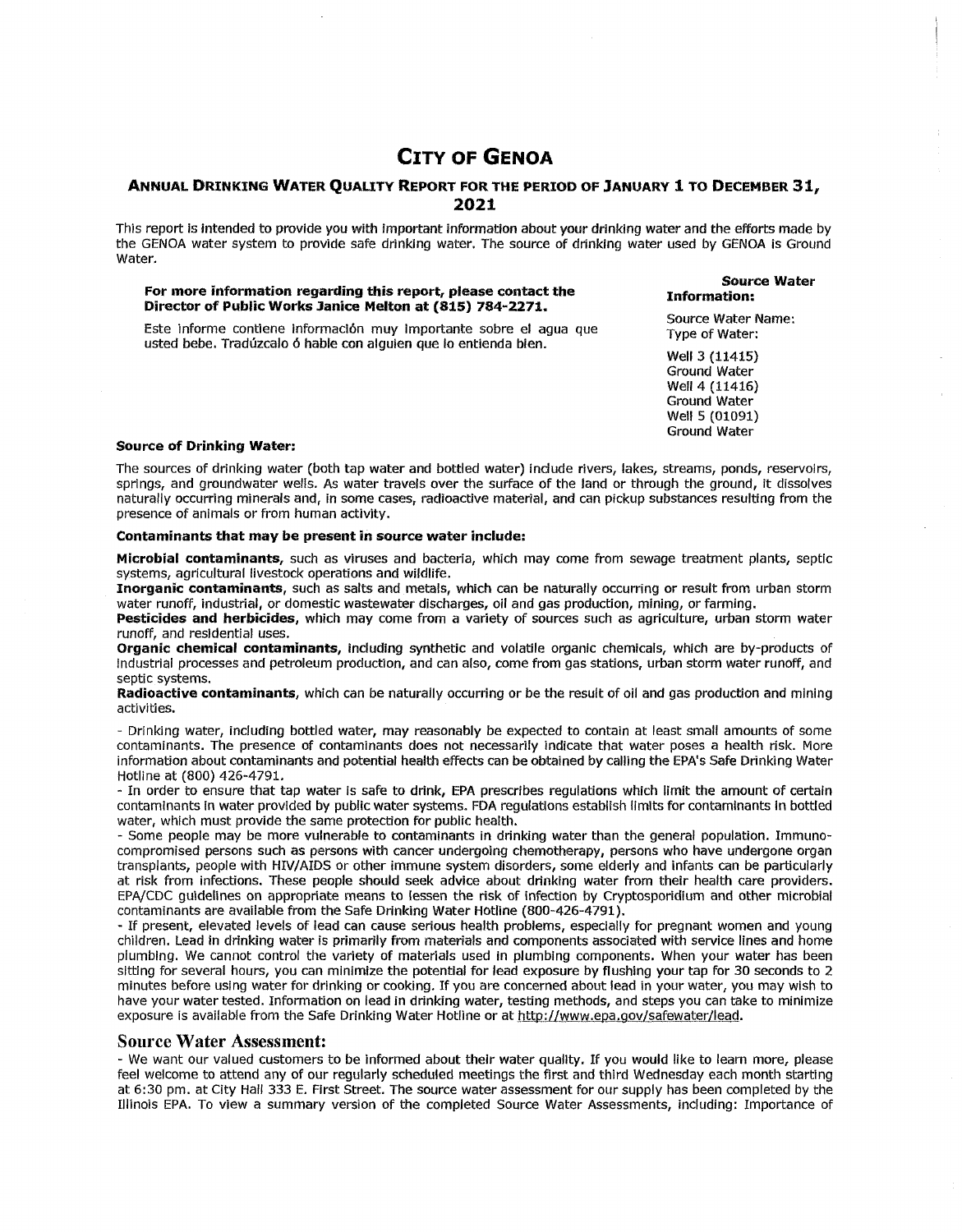Source Water; Susceptibility to Contamination Determination; and documentation/recommendation of Source Water Protection Efforts, you may access the Illinois EPA website at http://www.epa.state.il.us/cqi-bin/wo/swap-factsheets.pl. A copy of Genoa's Annual Water Quality report is available at City Hall.

Based on information obtained in a Well Site Survey published in 1993 by the Illinois EPA, several potential secondary sources of contamination within 1,000 feet of the wells. The Illinois EPA has determined that the Genoa Community Water Supply's source water is not susceptible to contamination. This determination is based on a number of criteria including; monitoring conducted at the wells; monitoring conducted at the entry point to the distribution system; and available hydrogeologic data on the wells. Furthermore, in anticipation of the U.S. EPA's proposed Ground Water Rule, the Illinois EPA has determined that the Genoa Community Water Supply is not vulnerable to viral contamination. This determination is based upon the evaluation of the following criteria during the Vulnerability Waiver Process: the community's wells are properly constructed with sound integrity and proper siting conditions; a hydraulic barrier exists which should prevent pathogen movement; all potential routes and sanitary defects have been mitigated such that the source water is adequately protected; monitoring data did not indicate a history of disease outbreak; and the sanitary survey of the water supply did not indicate a viral contamination threat. Because the community's wells are constructed in a confined aquifer, which should prevent the movement of pathogens into the wells, well hydraulics was not considered to be a significant factor in this determination. Hence, well hydraulics were not evaluated for this system ground water supply. The Illinois Environmental Protection Act provides minimum protection zones of 200 feet for your wells. These minimum protection zones are regulated by the Illinois EPA. To further reduce the risk to source water, the community has implemented a wellhead protection program, which includes the proper abandonment of potential routes of groundwater contamination and correction of sanitary defects at the water treatment facility. This effort resulted in the community water supply receiving a special exception permit from the Illinois EPA, which, allows a reduction in monitoring.

## **Regulated Contaminants Detected:**

- Action Level (AL): The concentration of a contaminant, which, if exceeded, triggers treatment or other requirements, which a water system must follow.

- Action Level Goal (ALG): The level of a contaminant in drinking water below, which there is no known or expected risk to health. ALG's allow for a margin of safety.

| Lead<br>and<br><b>Copper</b> | <b>Date</b><br><b>Sampled</b> | <b>MCLG</b> | <b>Action</b><br>Level (AL) | 90th<br>Percentile | # Sites<br><b>Over AL</b> |     | <b>Units Violation</b> | <b>Likely Source of</b><br>Contamination                                                                         |  |
|------------------------------|-------------------------------|-------------|-----------------------------|--------------------|---------------------------|-----|------------------------|------------------------------------------------------------------------------------------------------------------|--|
| Copper                       | 2020                          | 1.3         | 1.3                         | 0.32               | $\mathbf{0}$              | ppm | No                     | Leaching from wood preservatives;<br>Corrosion of household plumbing<br>systems; Erosion of natural<br>deposits. |  |
| Lead                         | 2020                          | 0           | 15                          | 5.6                |                           | ppb | <b>No</b>              | Corrosion of household plumbing<br>systems; Erosion of natural<br>deposits.                                      |  |

# **Water Quality Test Results:**

Definitions: The following tables contain scientific terms and measures, some of which may require explanation. Maximum Contaminant

Level **(MCL):** The highest level of a contaminant that is allowed in drinking water. MCL's are set as close to the Maximum Contaminant Level Goal as feasible using the best available treatment technology. Maximum Contaminant Level Goal **(MCLG):** 

The level of a contaminant in drinking water below which there is no known or expected risk to health. MCLG's allow for a margin of safety. **ppm:** milligrams per litre or parts per million - or one ounce in 7,350 gallons of water. **ppb :**  micrograms per litre or parts per billion - or one ounce in 7,350,000 gallons of water. na: not applicable. Avg: Regulatory compliance with some MCLs is based on running annual average of monthly samples. Maximum Residual Disinfectant Level **(MRDL):** The highest level of disinfectant allowed in drinking water. Maximum Residual Disinfectant Level Goal **(MRDLG):** The level of disinfectant in drinking water below, which there is no known or expected risk to health. MRDLG's allow for a margin of safety.

| <b>Disinfectants &amp;</b><br><b>Disinfection By-</b><br><b>Products:</b> | <b>Collection</b><br>Date | <b>Highest</b><br>Level<br><b>Detected</b> | <b>Range of</b><br>Levels<br><b>Detected</b> | <b>MCLG</b>              | <b>MCL</b> |     | <b>Units Violation</b><br>No | <b>Likely Source Of</b><br>Contaminant<br>Water additive to<br>control microbes. |
|---------------------------------------------------------------------------|---------------------------|--------------------------------------------|----------------------------------------------|--------------------------|------------|-----|------------------------------|----------------------------------------------------------------------------------|
| Chlorine                                                                  | 12/31/2021                |                                            | $1 - 1.2$                                    | $MRDLG=4$                | $MRDL=4$   | ppm |                              |                                                                                  |
| <b>Haloacetic Acids</b><br>(HAA5)                                         | 2021                      |                                            | $1.26 - 1.26$                                | No goal for<br>the total | 60         | ppb | <b>No</b>                    | By-product of<br>drinking water<br>chlorination.                                 |

## **Regulated Contaminants:**